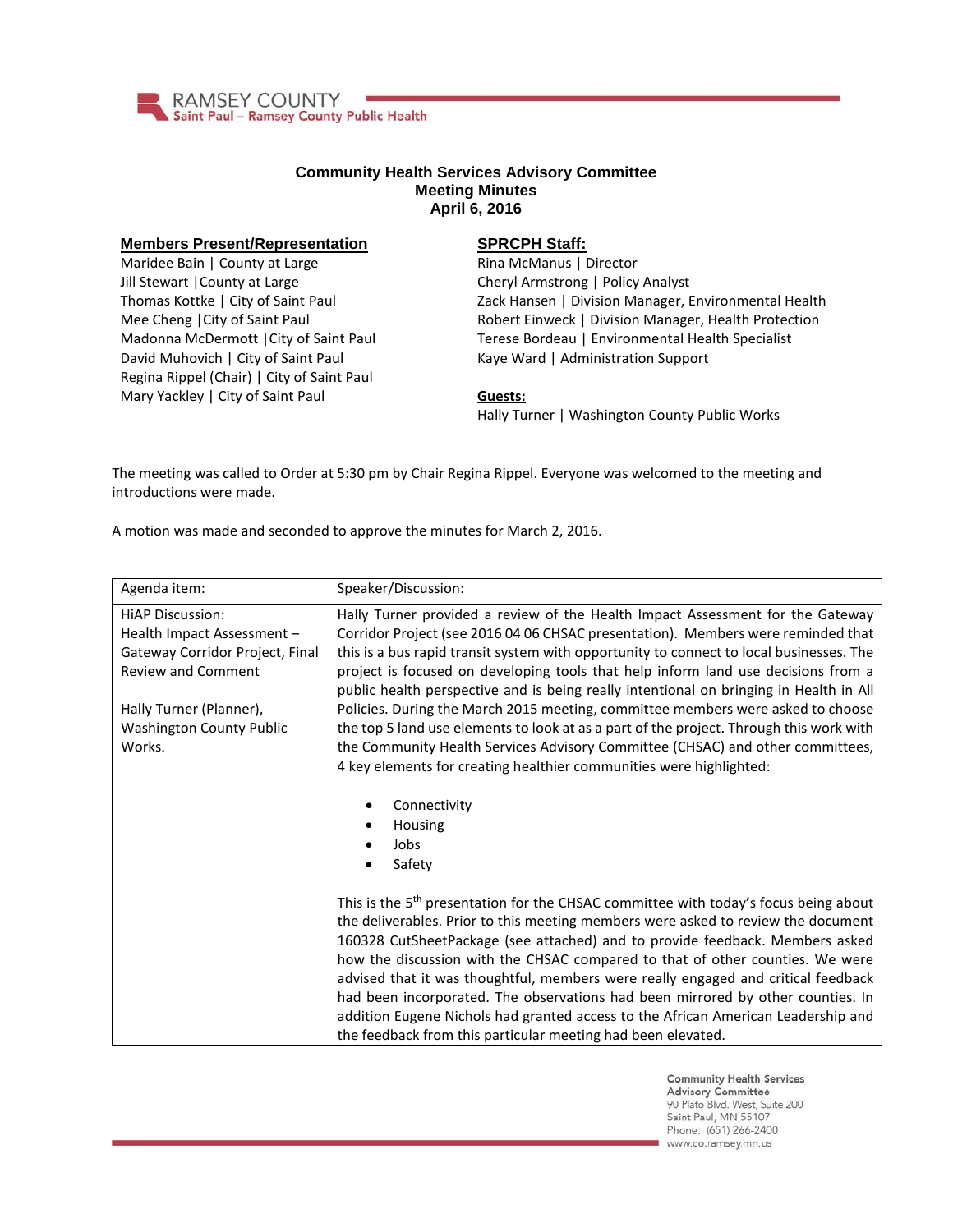

Jill had a question regarding the connectivity and if the HIA had discovered any pockets of need where a transportation bridge would be necessary. No pockets of need had been found. Madonna had a question on parking and whether any negative pushback was expected with this project. Members were advised that this was not included in the health conversation but it is a concern and an area where some outreach would be necessary. Dave works with students who generally have a blank look when talking about built environment. He suggested that the use of plain language would be beneficial. Dave found the document to be helpful as an example for HiAP. He also felt that economics in all polices has been around for a long time and we are slow coming to the game. It is hard to talk about end of life care as a part of well-being. Members liked the layout of the CutSheet; however, felt that the saturation of the sub titles to be a little light and hard to read. Green and blue can often be difficult for the older generation. Hally thought that planning and public health had come together to work on HiAP. Both have the same goals but had come at it from a different perspective when we spoke about the work that we do. This has been a great opportunity to share ideas. At the end of the presentation, members were asked to do an evaluation as to how they saw this project and to provide recommendations/areas of improvement. There had been lots of questions, all of which had been answered; however, it would be beneficial to send a framework of the process ahead of time in order to see the bigger picture before it is broken down in to the smaller pieces. Rina noted that how we get the richness of information from all members of the community is going to be a concern. People disenfranchise, and it is not easy for people to attend city council meeting. We need to look at how we can do this better for our processes. Tom noted the populations most likely to have disparities are the least likely to respond which is a huge problem of giving people voice. How do we do this? Rina stated that we have to think about the way in which we ask what we need to know, starting with community leaders so they need to tell us. There is a need to understand the health piece in the conversation so that we can impact future programs. Committee members were asked to provide any additional feedback to Hally via email [Hally.Turner@co.washington.mn.us.](mailto:Hally.Turner@co.washington.mn.us)

> **Community Health Services Advisory Committee** 90 Plato Blvd. West, Suite 200 Saint Paul, MN 55107 Phone: (651) 266-2400 www.co.ramsey.mn.us